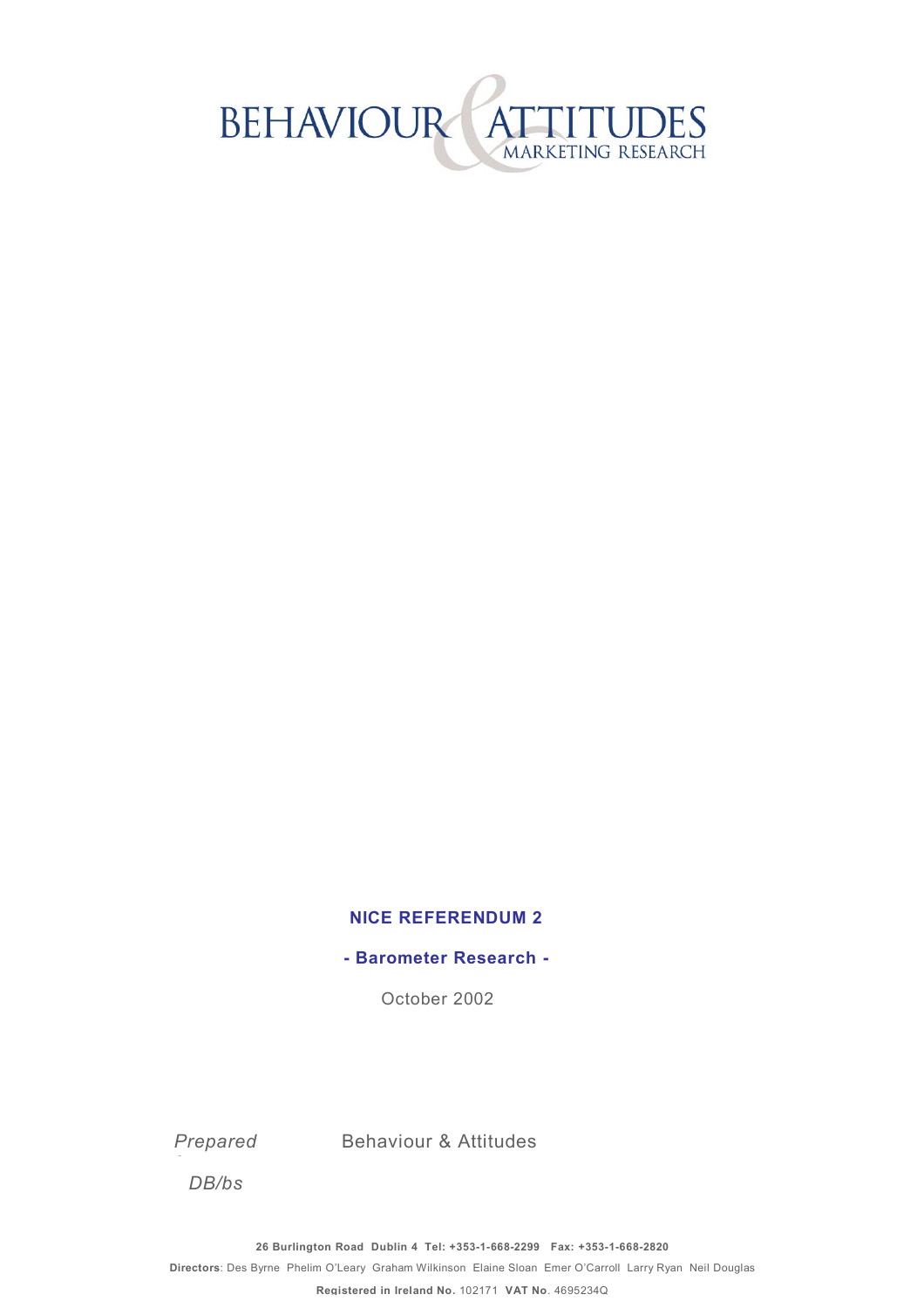# Table of Contents

| <b>Table of Contents</b>                                 | $\overline{2}$ |
|----------------------------------------------------------|----------------|
| Section One - Introduction                               | 3              |
| 1.1 NOTE ON REPORT FORMAT                                | $\overline{4}$ |
| Section Two - Summary & Conclusions                      | 5              |
| 2.1 People overstate their voting turnout                | 5              |
| 2.2 Claimed Direction of Voting - Further overstatement  | $\overline{7}$ |
| 2.3 A range of reasons for voting YES                    | 8              |
| 2.4 A range of reasons for voting No                     | 9              |
| 2.5 The Yes side gained momentum throughout the campaign | 10             |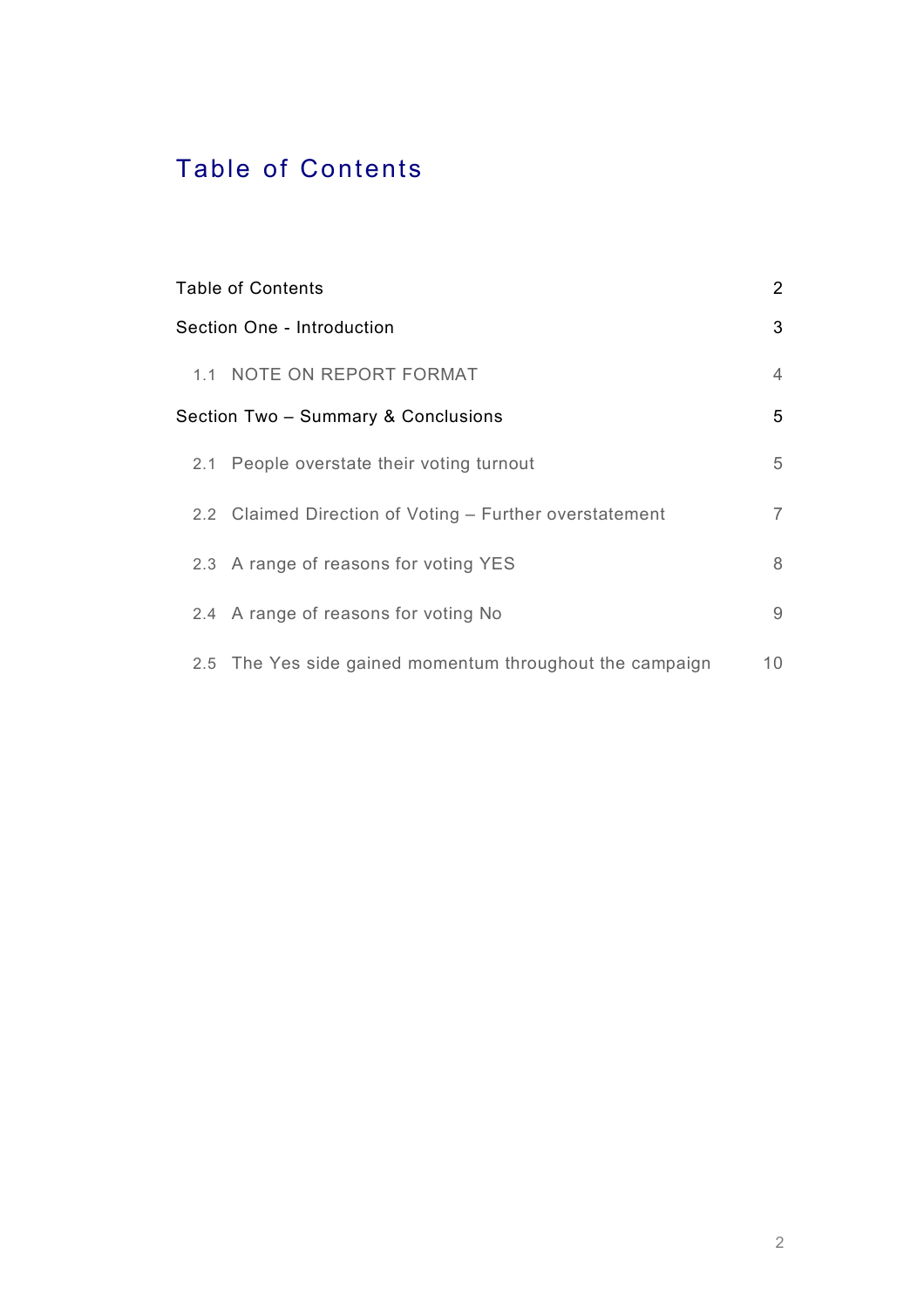## Section One - Introduction

This report presents the findings of a quantitative study carried out by Behaviour & Attitudes in the aftermath of the second Nice Referendum.

There was considerable media comment on the reasons for the swing in outcome between the first and second referendum results.

We felt it would be interesting to ask voters themselves whether, how and why they had voted.

A short questionnaire was included in our October Barometer survey. This is a syndicated survey covering a nationally representative sample of 1,200 adults aged 15+. The sample is quota controlled by all the normal demographic variables to ensure that it correctly reflects the known characteristics of the population of the Republic on Ireland.

Given the subject matter of this interview, the questions in this section were administered only to those respondents aged 18+: those who would have had an opportunity to vote in the referendum.

All interviewing on the project was carried out between xx and yy October 2002 by trained members of the Behaviour & Attitudes fieldforce working under supervision and within the guidelines of the Marketing Society of Ireland.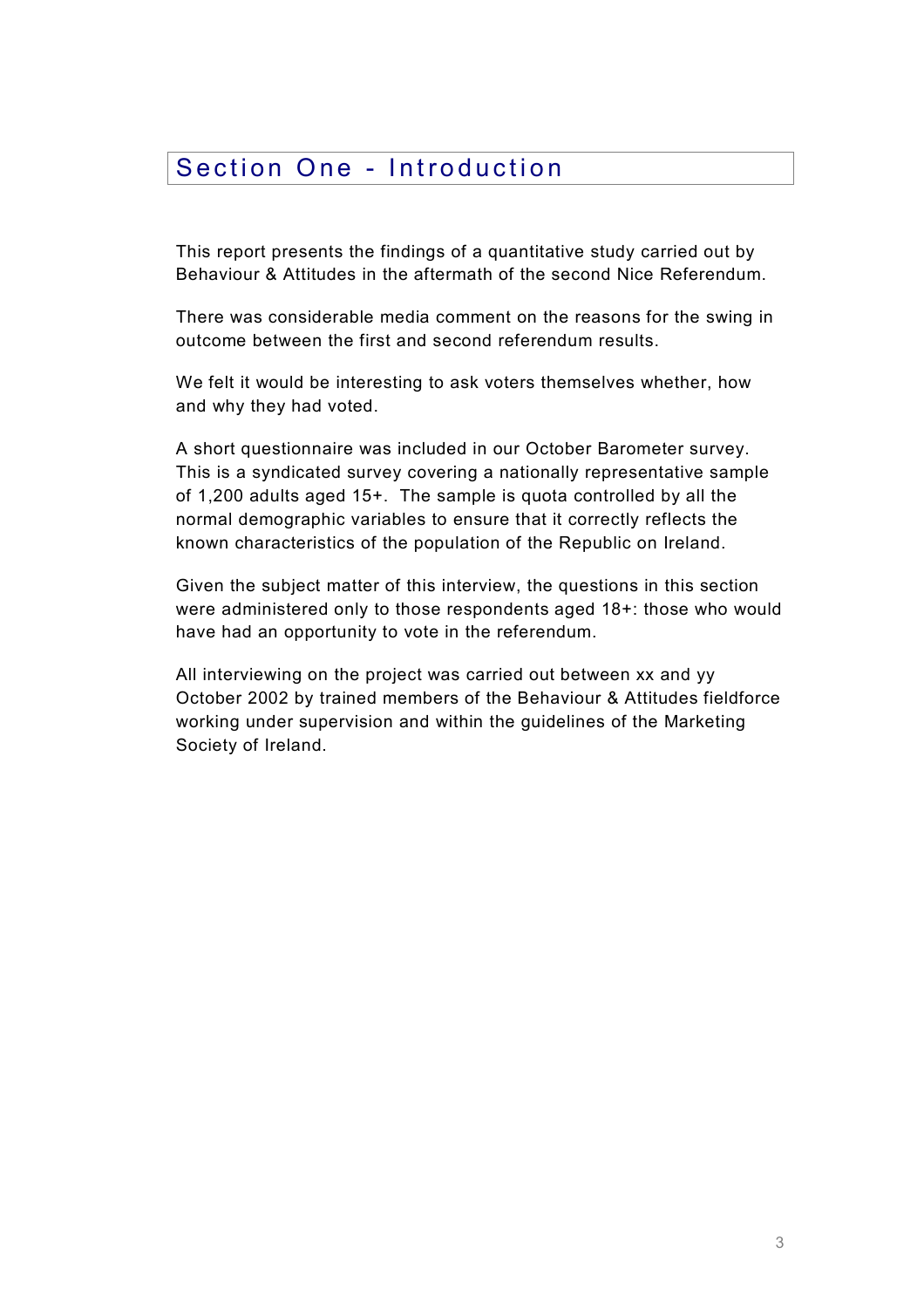#### 1.1 NOTE ON REPORT FORMAT

Because of the brevity of the questionnaire used on this occasion, the report is presented in summary format only. Where appropriate, charts and summary tables have been used to illustrate some of the key findings. The report is then completed by a full set of tabular results and the following technical appendices.

- Appendix  $A -$  Analysis of Sample
- Appendix  $B -$  Sampling Locations
- Appendix  $C -$  The Questionnaire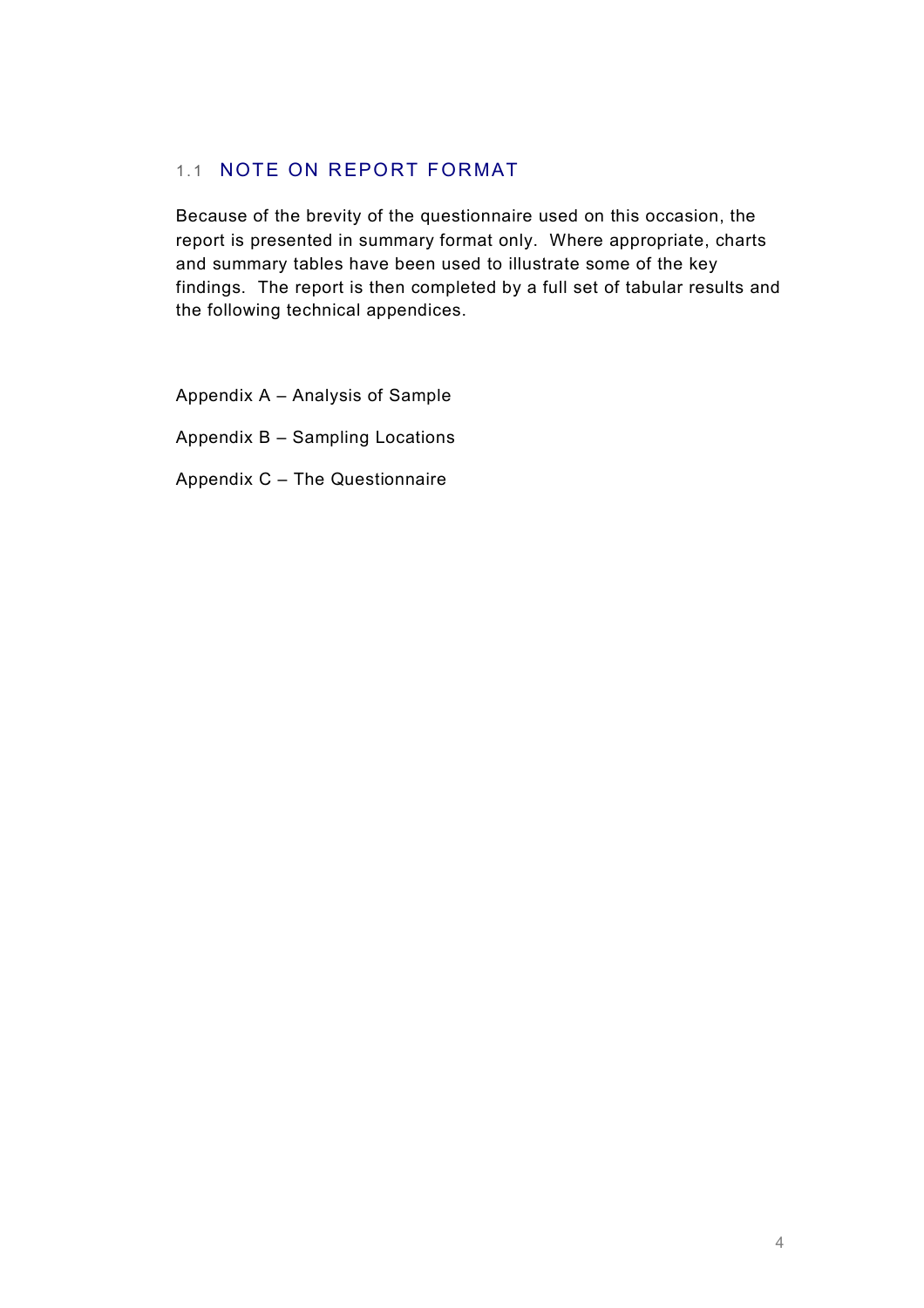### Section Two - Summary & Conclusions

#### 2.1 People overstate their voting turnout

The decline in voter turnout in Irish Elections and Referenda has been well documented. It is equally well documented that respondents in surveys of this kind (carried out after the event) tended to over claim their incidence of voting. This tends to suggest that they probably feel they should have turned out (in other words they are conforming to social norms by claiming to have done so).

In overall terms, two out of three voters claimed to have voted in the second Nice Referendum. This obviously suggests a considerable overstatement (the reality was closer to 50%).

Ignoring this overstatement for the moment, we look in our first chart at the claimed turnout by age of voter.



It can be seen that there is a very considerable gap in the reported turnout pattern for younger and older voters. This ties in very closely with published and unpublished Poll data in the immediate run-up to the Referendum suggesting that this pattern is highly likely to be a valid one,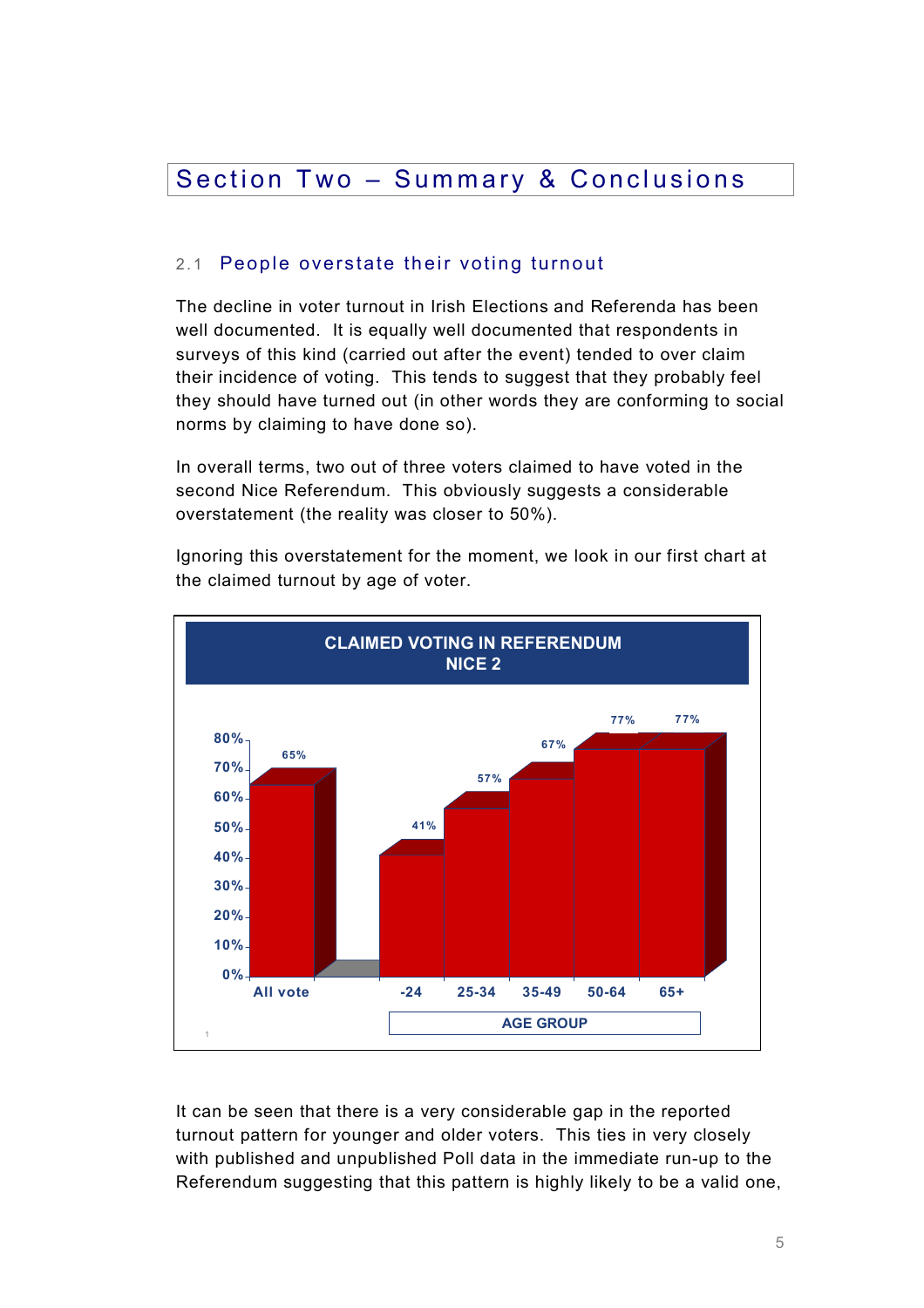even if the absolute levels are overstated across the age cohorts. In other words it is likely that the relative position holds true.



We can also analysis reported turnout by other characteristics such as area of residence and social class background.

The indicators here suggest that the turnout among working class voters was particularly low.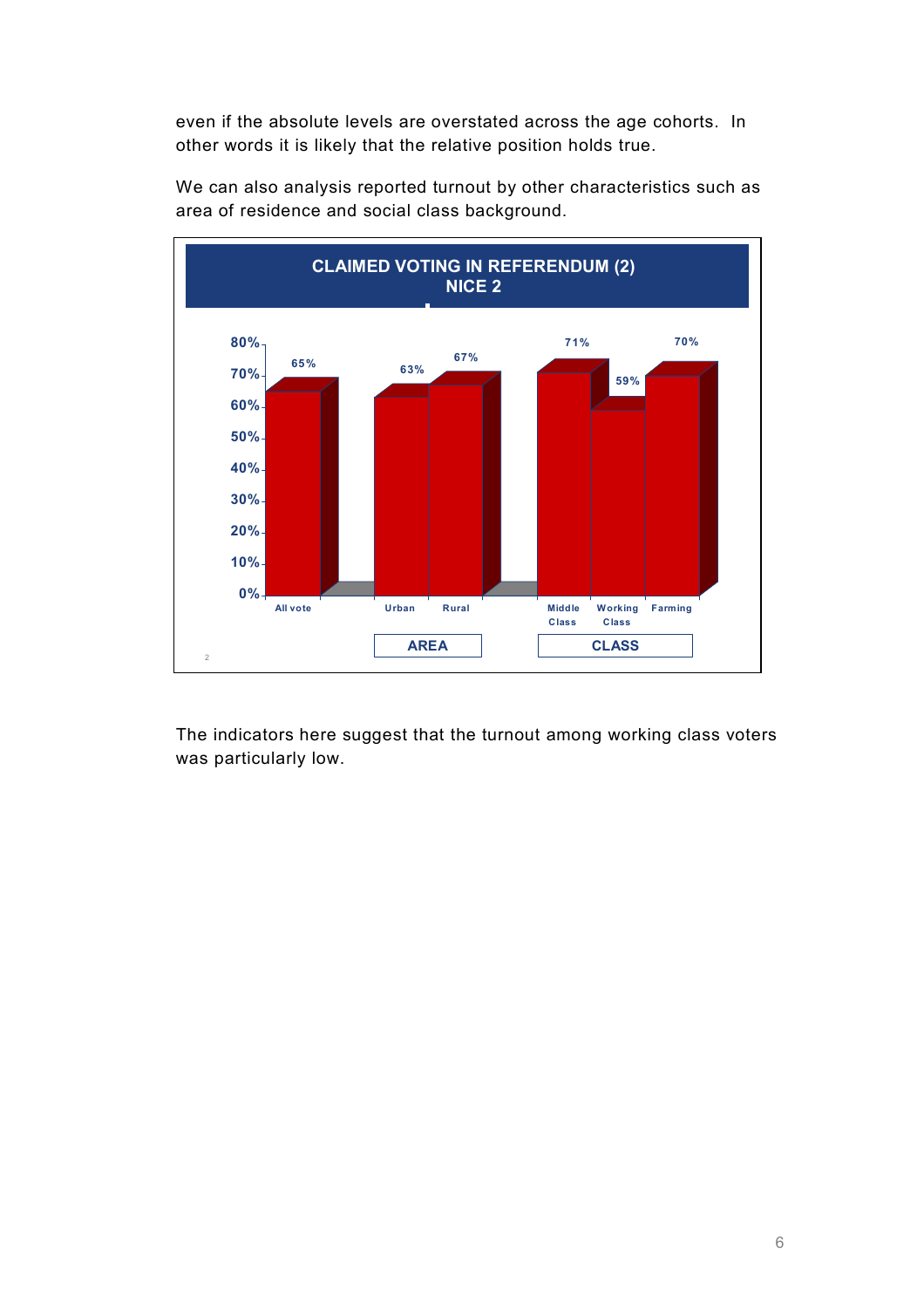### 2.2 Claimed Direction of Voting – Further overstatement

Those people who claimed to have voted in the recent referendum were asked whether they had voted yes or no on this occasion. The following chart summarises replies with an analysis by age and social class background.



We know that the actual vote was approximately 60:40 in favour of the amendment on this occasion. It is clear from the chart that voters are very much inclined to overstate their tendency to have backed the winning side.

Comparing these data with pre-Referendum predictions however again suggests some consistency in the patterns of voting preferences between different categories of voters. The indicators here suggest that opposition in the referendum was most marked among younger voters and those from working class backgrounds.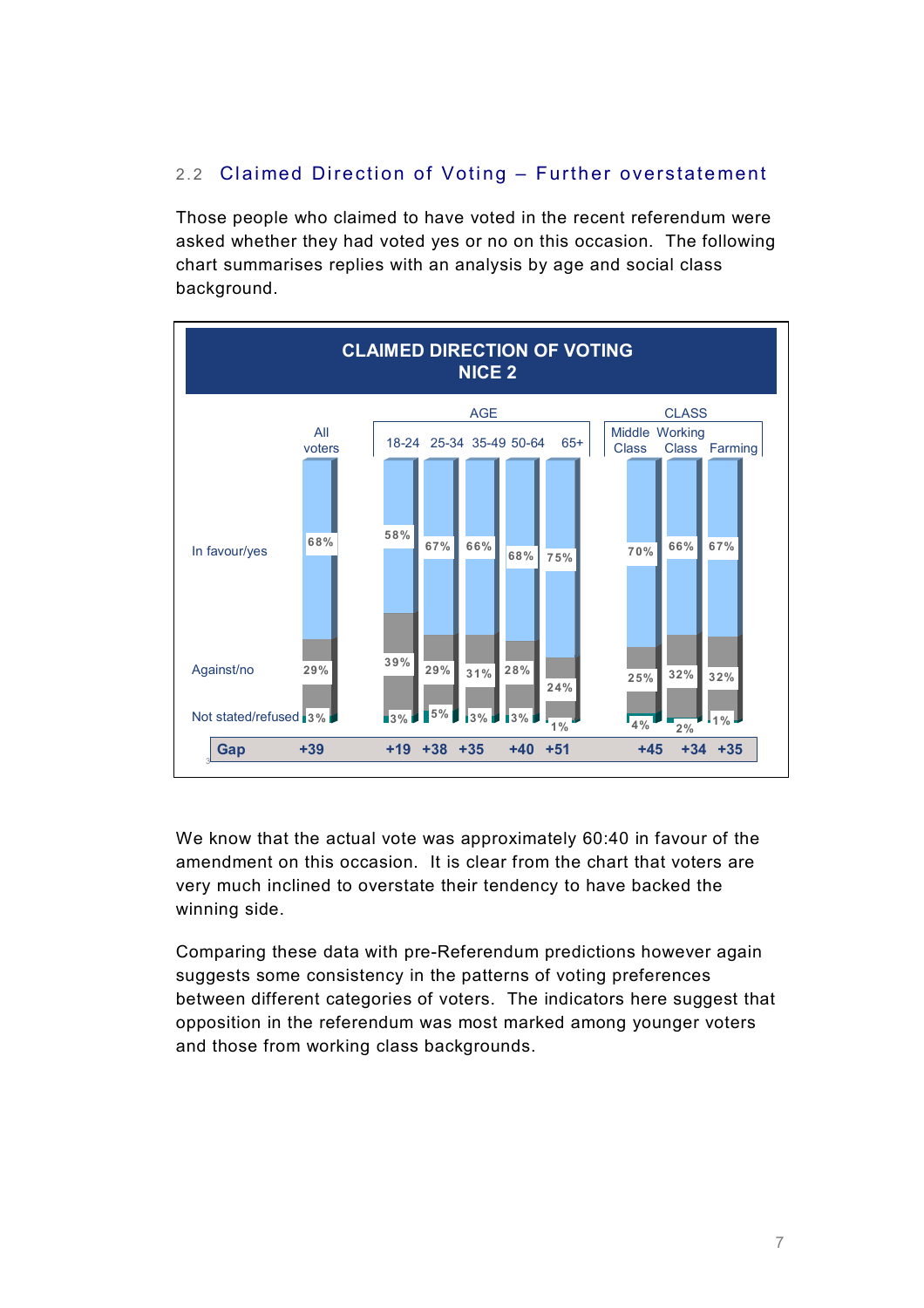#### 2.3 A range of reasons for voting YES

Many commentators suggest that the reason the first referendum was defeated was that the Yes side had failed to get across the arguments in favour of their position. This seems to have been rectified in the most recent referendum as can be seen from the following list of reasons put forward for voting Yes among those who did so.

| <b>REASONS FOR VOTING YES</b><br>(Base: All voting yes - 477) |                 |                                      |               |  |  |  |
|---------------------------------------------------------------|-----------------|--------------------------------------|---------------|--|--|--|
|                                                               | $\frac{0}{0}$   |                                      | $\frac{0}{0}$ |  |  |  |
| Good for the country                                          | 46              | Almost parties in favour             | 13            |  |  |  |
| Ireland benefited/applicants should also                      | 32 <sup>2</sup> | Reassured by guarantee of neutrality | 11            |  |  |  |
| Favour more countries jointly                                 | 29              | Economy slowing down                 | 6             |  |  |  |
| Afraid Ireland would lose jobs/investment 23                  |                 | Disliked no campaign                 | 6             |  |  |  |
| Found yes arguments more convincing                           | 17              | Disliked no "groups"                 | 6             |  |  |  |
| Felt I understood the yes arguments<br>better this time       | 16              | Other                                | 11            |  |  |  |
|                                                               |                 |                                      |               |  |  |  |
| $\overline{4}$                                                |                 |                                      |               |  |  |  |

It can be seen that the prime reason for voting Yes was a sense that it was good for the country. The other major reasons related to people's perceptions of the equity of allowing in new member state coupled with a concern that Ireland would lose out if the Referendum were defeated.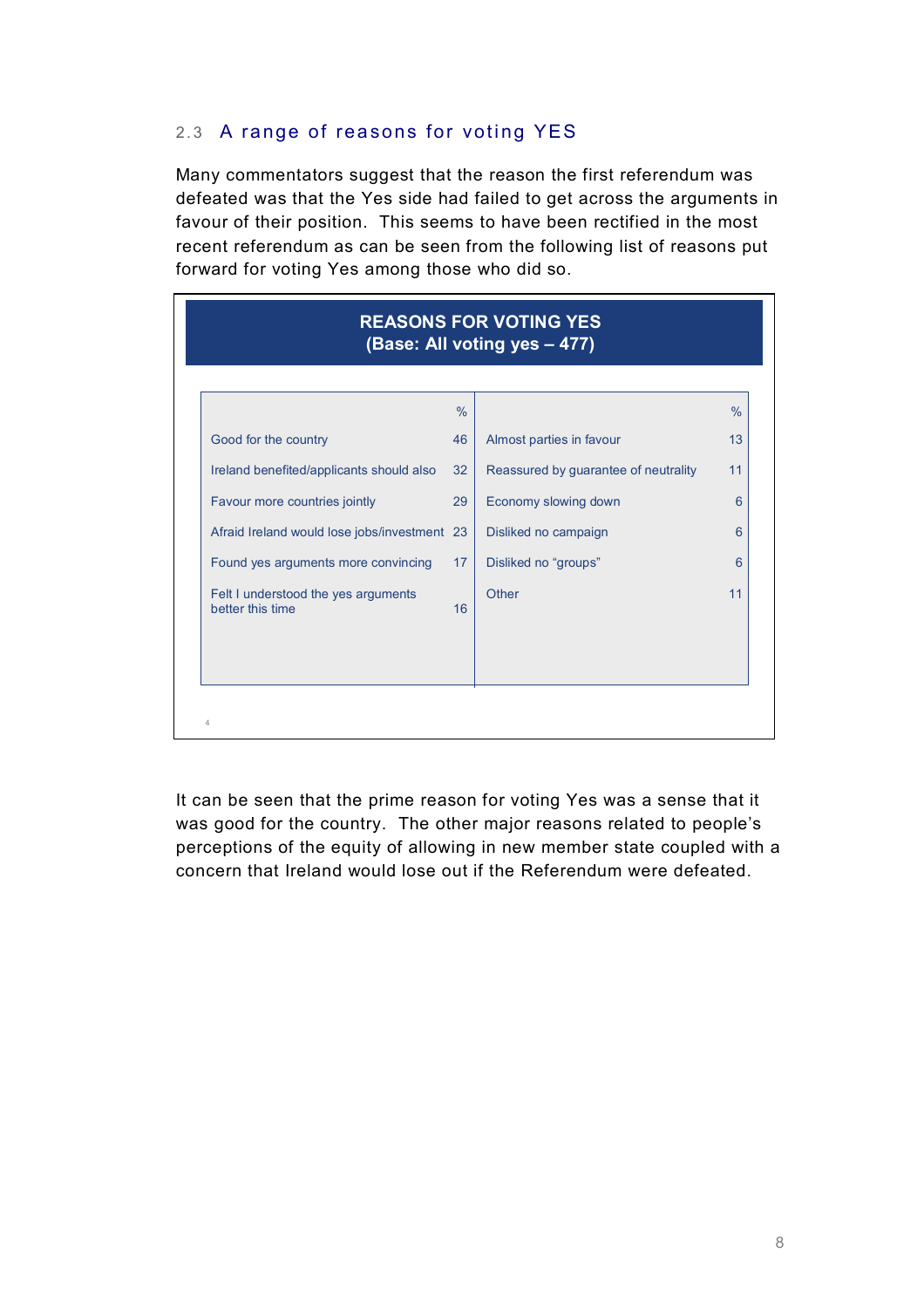#### 2.4 A range of reasons for voting No

The people who voted No in this referendum also feel that they had good reasons for so doing as is evident here:

| <b>REASONS FOR VOTING NO</b><br>(Base: All voting No - 206)               |               |                                                         |                |  |  |  |  |
|---------------------------------------------------------------------------|---------------|---------------------------------------------------------|----------------|--|--|--|--|
|                                                                           | $\frac{0}{0}$ |                                                         | $\frac{0}{6}$  |  |  |  |  |
| Think Ireland will lose influence and                                     |               | Europe becoming ISO bureaucratic                        | 13             |  |  |  |  |
| power                                                                     | 26<br>22      | As a vote of protest against Government                 | 11             |  |  |  |  |
| There will be an influx of immigrants<br>Would undermine Irish neutrality | 22            | New countries will get in my way without<br>Nice treaty | 10             |  |  |  |  |
| Don't like being asked to vote twice on<br>same treaty                    | 20            | Suspicious that all large parties are in<br>favour      | 9              |  |  |  |  |
| We will lose jobs/investment to low cost                                  |               | Ireland will lose commissioners/MEP's                   | 8              |  |  |  |  |
| countries                                                                 | 19            | Don't want to see Europe get bigger                     | $\overline{7}$ |  |  |  |  |
| Can't see any reason to voted in favour                                   | 18            | As a reaction to tribunals                              | 3              |  |  |  |  |
| Think Ireland will lose veto                                              | 15            | Other                                                   | 20             |  |  |  |  |
| Found no arguments more convincing                                        | 13            |                                                         |                |  |  |  |  |

The overall impression one has in looking at these data is that the No vote was more widely dispersed across a range of concepts: Ireland would lose influence and power, there would be an influx of immigrants, Irish neutrality would be undermined and people simply did not like being asked to vote for a second time on what seemed like an identical referendum.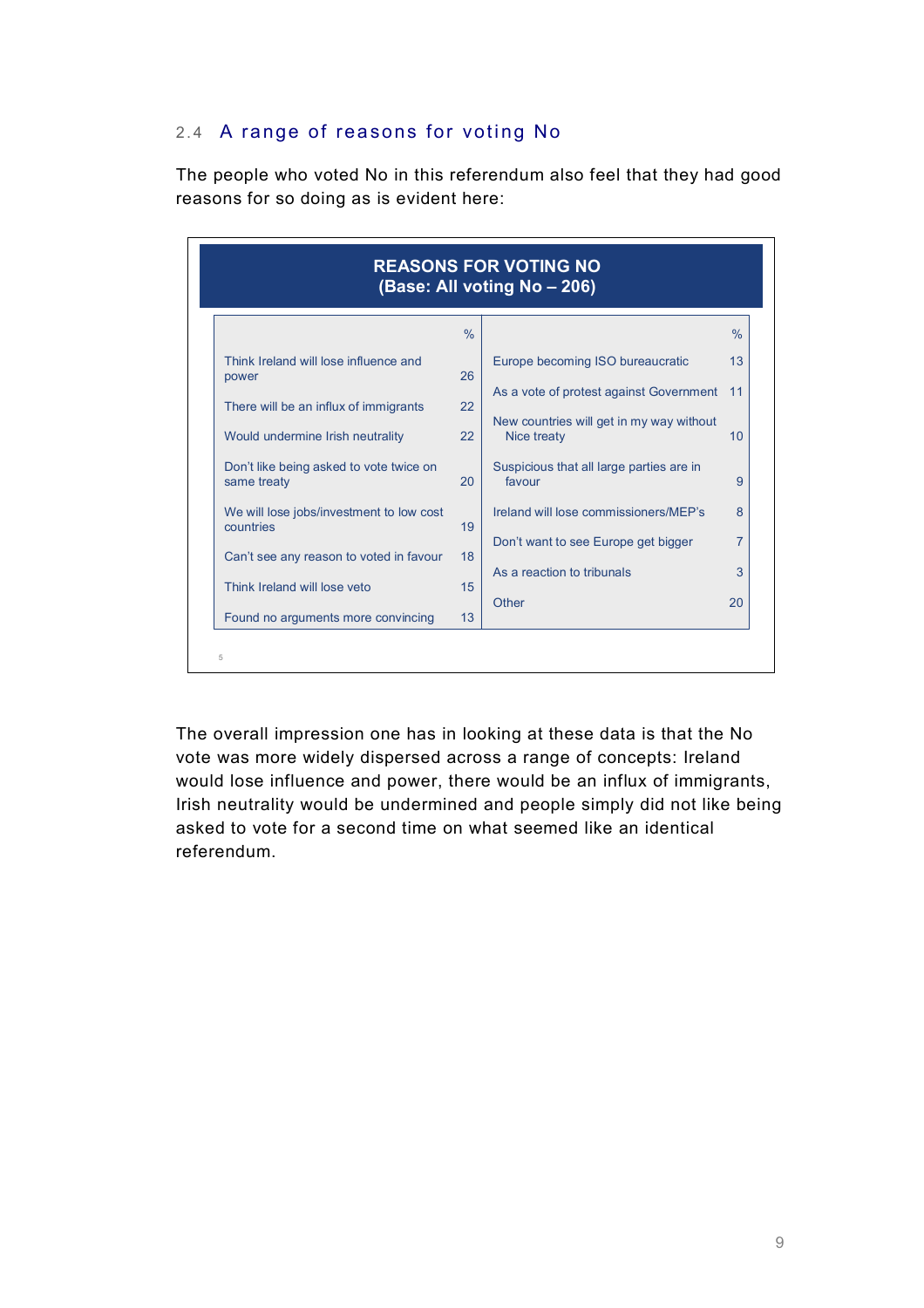### 2.5 The Yes side gained momentum throughout the campaign

One issue which we were particularly interested to explore was when people made up their minds how they would vote. The following chart summarises the position distinguishing between people who claim to vote Yes and those who voted No in the final analysis.



It can be seen that a higher proportion of Yes voters made up their minds late in the day: suggesting that the Yes campaign had the better of the exchanges in this particular referendum.